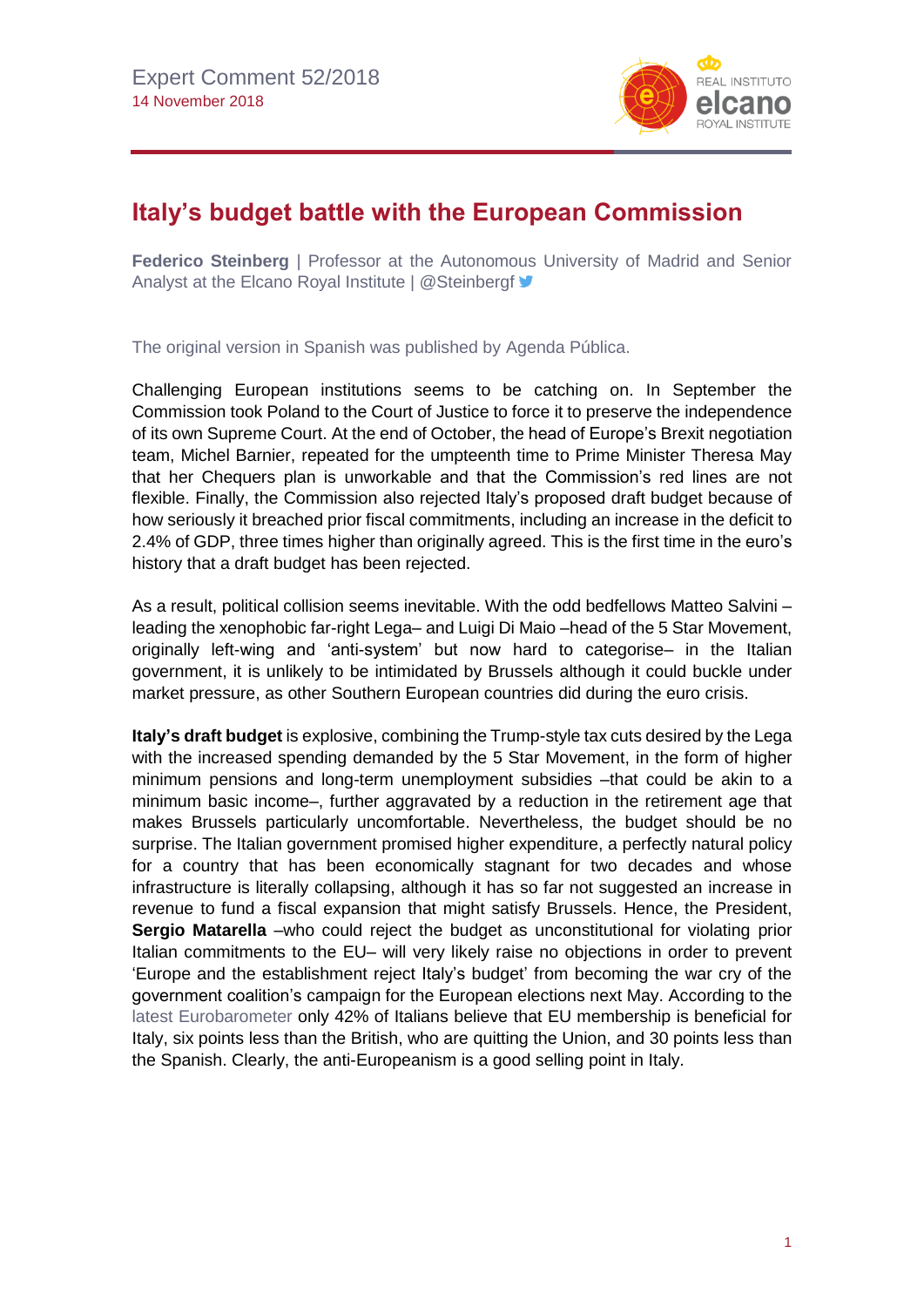



For its part, the Commission had no choice but to reject the draft budget, since it deviated so unjustifiably from what had been agreed, unlike the cases of other countries from which explanations were requested like Belgium, France, Spain, Slovenia and Portugal.

Italy should send the Commission an amended budget, although it most likely will not. The gesture of one of the Lega's MEPs was highly revealing: after Commissioner Pierre Moscovici had presented the Commission's opinion of the Italian budget he purposefully placed his shoe on top. Everything seems to suggest that Italy [will](http://bruegel.org/2018/10/directors-cut-how-does-italys-budget-fit-with-eu-fiscal-rules/) [continue challenging the Commission](http://bruegel.org/2018/10/directors-cut-how-does-italys-budget-fit-with-eu-fiscal-rules/) because it is not too concerned about possible sanctions, which would only be imposed in the spring of 2019 and be subject to

"(...) the real worry is that if Italy fails to improve its growth potential through the medium of reforms, it will find it increasingly difficult to remain in the euro".

a long list of conditions: that it is finally agreed that [Italy's debt](http://www.realinstitutoelcano.org/wps/portal/rielcano_en/contenido?WCM_GLOBAL_CONTEXT=/elcano/elcano_in/zonas_in/commentary-puig-sanchez-italy-and-spain-tales-of-two-countries) is not on the right downward trend –since the deficit is below 3% it cannot give rise to sanctions–, that the data published next year support that conclusion, that the Commission proposes sanctions, that the Council approves them and a number of other aspects of the tortuous Stability and Growth Pact that needs reforming to make it simpler and more transparent…

But the Italian government is aware that it will have to back down if the country's risk premium shoots up as a result of both the budget and the subsequent confrontation with the Commission. After all, most Italians are dissatisfied with the EU but they do not want to leave the euro (similarly to the [Greeks in 2015\)](https://especiales.realinstitutoelcano.org/grecia/grexit-summer/).

The question is how much **market pressure** will be required for the government to give way. From statements made the leaders of the government coalition it can be surmised that they will not budge until country risk is above 400 basis points, perhaps because they have done their maths and believe that up to that level the higher cost of debt will